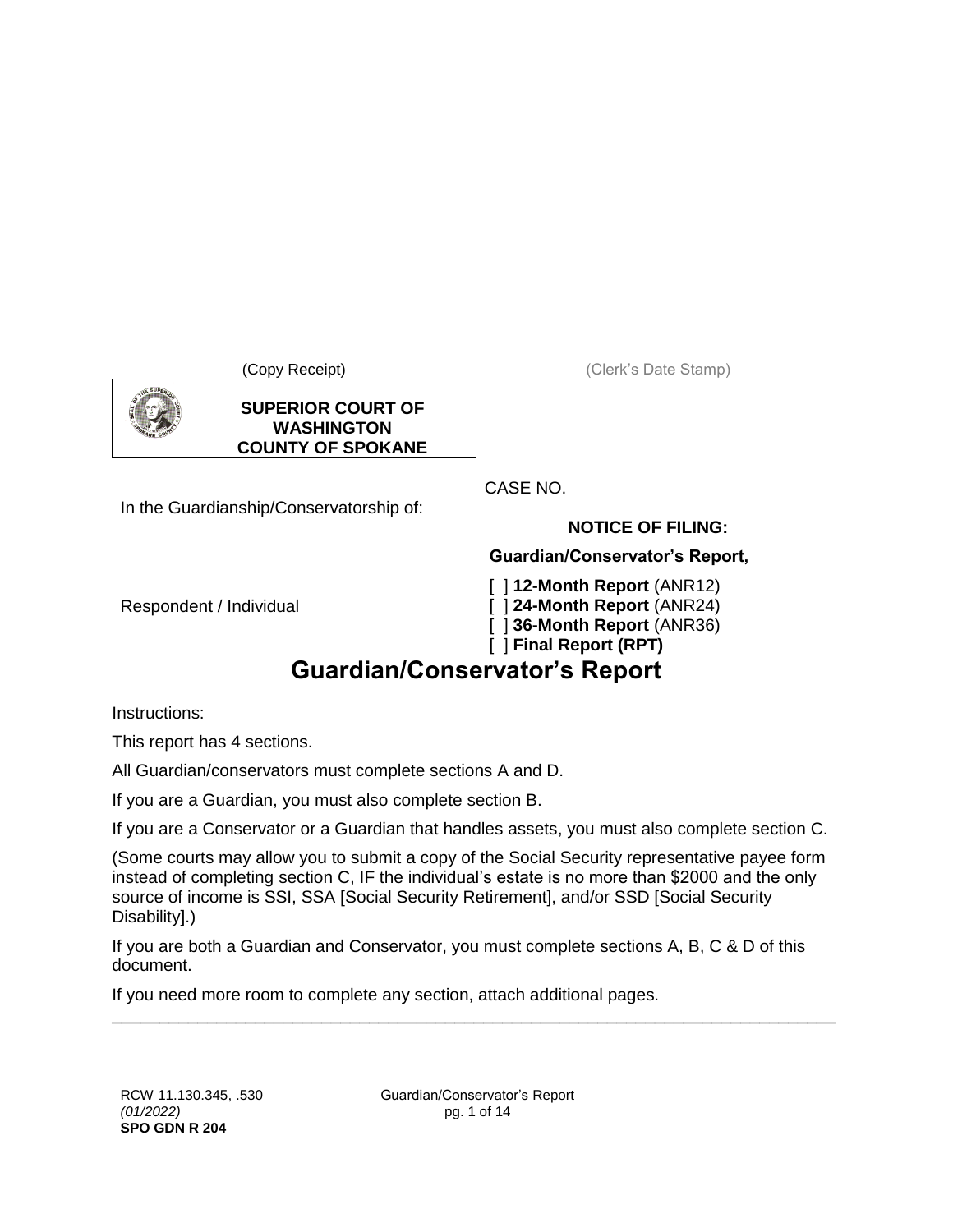#### **Scope of Guardianship/Conservatorship**

[ ] Full OR [ ] Limited – Guardianship  $\begin{bmatrix} 1 \end{bmatrix}$  Full OR  $\begin{bmatrix} 1 \end{bmatrix}$  Limited – Conservatorship **General Information Section A** – **Completed by all Guardians/Conservators** \_\_\_\_\_\_\_\_\_\_\_\_\_\_\_\_\_\_\_\_\_\_\_\_\_\_\_\_\_\_\_\_\_\_\_\_\_\_\_\_\_\_\_\_\_\_\_\_\_\_\_\_\_\_\_\_\_\_\_\_\_\_\_\_\_\_\_\_\_\_\_\_\_\_\_\_

#### **1. Identity of Guardian/Conservator and Individual Subject to Guardianship/Conservatorship**

|                         | <b>Individual</b> | <b>Guardian/Conservator</b> |
|-------------------------|-------------------|-----------------------------|
| <b>Full Name</b>        |                   |                             |
| <b>Mailing</b>          |                   |                             |
| <b>Address</b>          |                   |                             |
| <b>City &amp; State</b> |                   |                             |
| <b>Zip Code</b>         |                   |                             |
| *Telephone              |                   |                             |
| *Fax Number             |                   |                             |
| <b>Email</b>            |                   |                             |
| Age                     |                   |                             |

#### **2. Date of Appointment and Reporting Period**

The Guardian/Conservator was appointed on (*date*) .

The last report of the Guardian/Conservator was approved by the court on (*date*) . This report covers the period from through .

The closing date for all reports is (*anniversary of appointment date*) *\_\_\_\_\_\_\_\_\_\_*\_\_, and the Guardian/Conservator is required to file reports within 90 days of that date. The Guardian/Conservator is to file a report every [ ] **12**, [ ]**24**, [ ]**36 months**.

### **3. Reporting Period Criteria**

*(Check all that apply and describe)*

[ ] Allegation of fraud abuse, neglect, or breach of fiduciary duty:

[ ] Untimely reports: The state of the state of the state of the state of the state of the state of the state of the state of the state of the state of the state of the state of the state of the state of the state of the s

[ ] Monitored by other state and local agencies: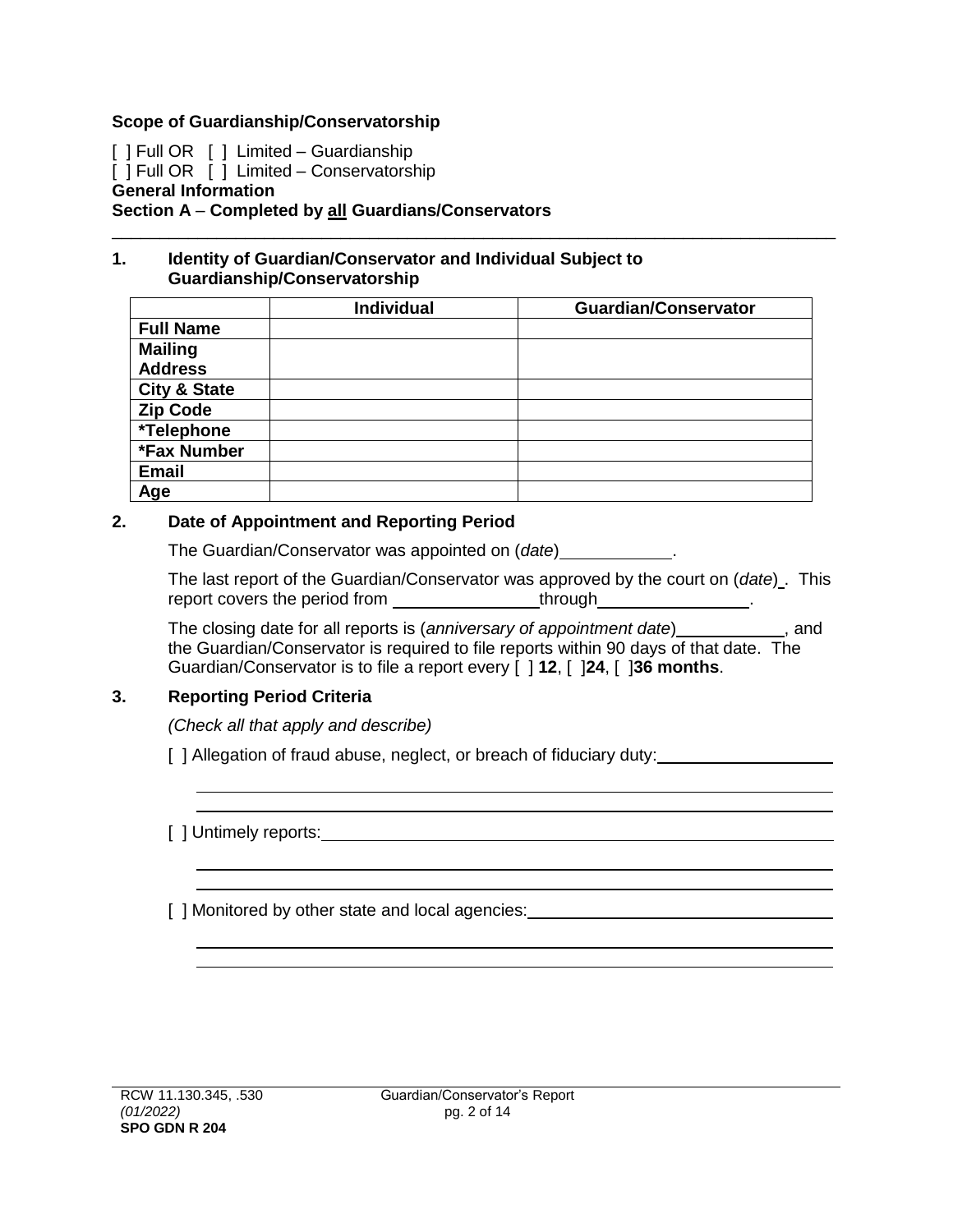### **4. Notice Parties**

(List each person who has a right to receive notice.)

| <b>Name</b> | <b>Mailing Address</b> | <b>Relationship to</b><br><b>Individual</b> |
|-------------|------------------------|---------------------------------------------|
|             |                        |                                             |
|             |                        |                                             |
|             |                        |                                             |
|             |                        |                                             |

### **5. Interested Governmental Agencies** (Check each box that is applicable.)

- [ ] The individual is a veteran of the United States Military who is receiving or has received veteran's benefits and the Guardian of the estate manages those veteran's benefits. Notice must be provided at least 15 days before the hearing to: The Department of Veteran's Affairs: WAREA Fiduciary Hub, VA Fiduciary Intake Center, PO Box 95211, Lakeland, FL 33805-95211 (Check www.va.gov to verify the address is current.) (RCW 73.36.020).
- [ ] The individual is a Medicaid client of the Department of Social and Health Services (DSHS) who (1) pays Guardian's fees; and (2) is required to contribute to the cost of his or her care in a nursing home or other similar facility.
- [ ] Other:

### **6. Benefits Received**

The Guardian/Conservator receives the following monthly benefits on behalf of the Individual, in the following amounts:

| SSDI/SSA:          | $\degree$ $\frac{1}{\degree}$                                                                                         | Medicaid     | $\frac{1}{2}$ |  |
|--------------------|-----------------------------------------------------------------------------------------------------------------------|--------------|---------------|--|
| SSI:               |                                                                                                                       | Medicare     |               |  |
| GAU:               |                                                                                                                       | <b>COPES</b> |               |  |
| <b>VA Pension:</b> | \$.                                                                                                                   | <b>TANF</b>  |               |  |
| L&I Benefits:      | \$<br>and the state of the state of the state of the state of the state of the state of the state of the state of the | <b>HUD</b>   |               |  |
| Food Stamps        | \$                                                                                                                    | <b>DDA</b>   |               |  |
| Other - Specify:   |                                                                                                                       |              |               |  |
|                    |                                                                                                                       |              |               |  |

[] The individual is a beneficiary of a trust that [] reports to the court [] does not report to the court. The Trustee's name, address, and court case number *(if applicable)* are:

### **7. Inventory**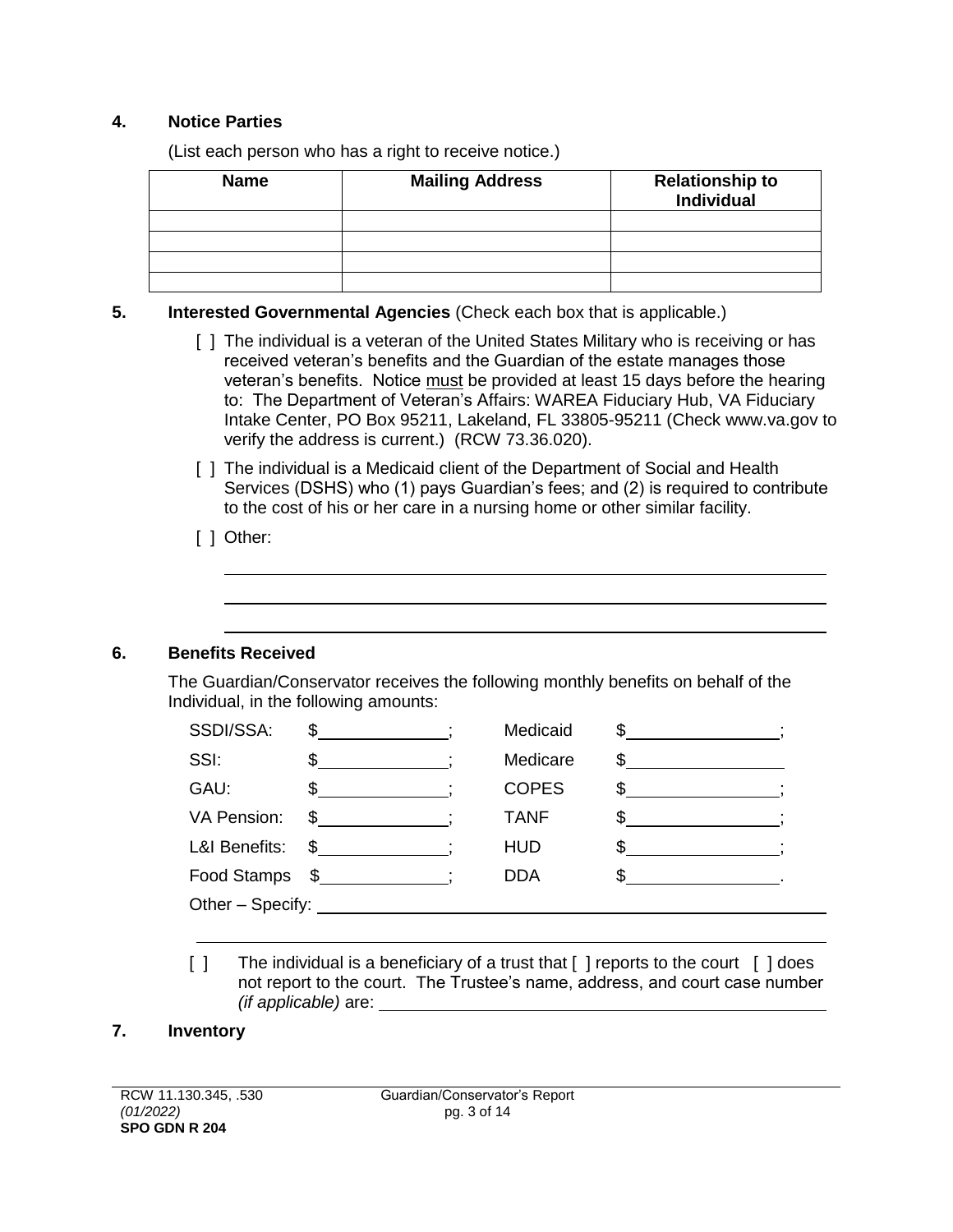An inventory of all property of the Individual at the commencement of the Conservatorship [ ] is **or** [ ] is not on file herein.

## **8. Bond and Blocked Accounts**

There [ ] is **or** [ ] is not currently a bond in place in the amount of \$ (Bond No.: ).

The total assets in blocked accounts is \$.

The total assets in unblocked accounts is \$

The bond should [ ] remain **or** [ ] should be changed to \$ .

Assets in excess of the bond amount should be restricted (i.e. blocked) and should be subject to a Receipt of Funds into Blocked Financial Account, form GDN ALL 006, on file with the court.

[ ] This is a final report the blocked account should be unblocked.

# **9. Guardian/Conservator Fees**

The Guardian/Conservator is requesting approval of fees and costs in the amount of \$ for the period of  $\sqrt{ }$  through  $\sqrt{ }$ . The Guardian/Conservator was authorized to receive a monthly advance in the amount of \$ . The Guardian/Conservator [ ] has or [ ] has not received payments in the amount of \$ their services. The Guardian/Conservator has attached to this report (or has filed with this report) a separate itemized fee declaration that describes in detail: the services rendered, the time period that services were provided, the time required to provide the services, the requested rate of compensation, and the out of pocket costs incurred. The Guardian/Conservator is requesting that the amount of \$ be disbursed from the individual's assets.

# **10. Attorney Fees**

The Guardian/Conservator has retained the services of the Law Offices of and is requesting that fees and costs in the amount of  $\frac{1}{2}$  for the time period of through be paid from guardianship assets. Attached in this report (or filed herewith) is an itemized fee declaration that describes the legal services provided.

# **11. Guardian/Conservator's Monthly Allowance**

The guardian/conservator is requesting a monthly allowance for ongoing: (a) Guardian/conservator fees and costs and (b) attorney fees and costs for services already performed. The amount of guardian/conservator fees and costs and attorney fees and costs for services performed for the previous accounting period totaled \$. This is a monthly average of  $\frac{1}{2}$ . The actual monthly allowance that the guardian/conservator received during the previous accounting period was \$. The guardian/conservator now requests a monthly allowance of  $$.$  This allowance (paid monthly) would be considered an "advance" on the fees and costs billed by the guardian/conservator, or its attorney, for services already performed. However, the total fees and costs billed (notwithstanding the allowance payments) should: (a) ultimately be subject to the review and approval of the court and (b) create no presumptions by the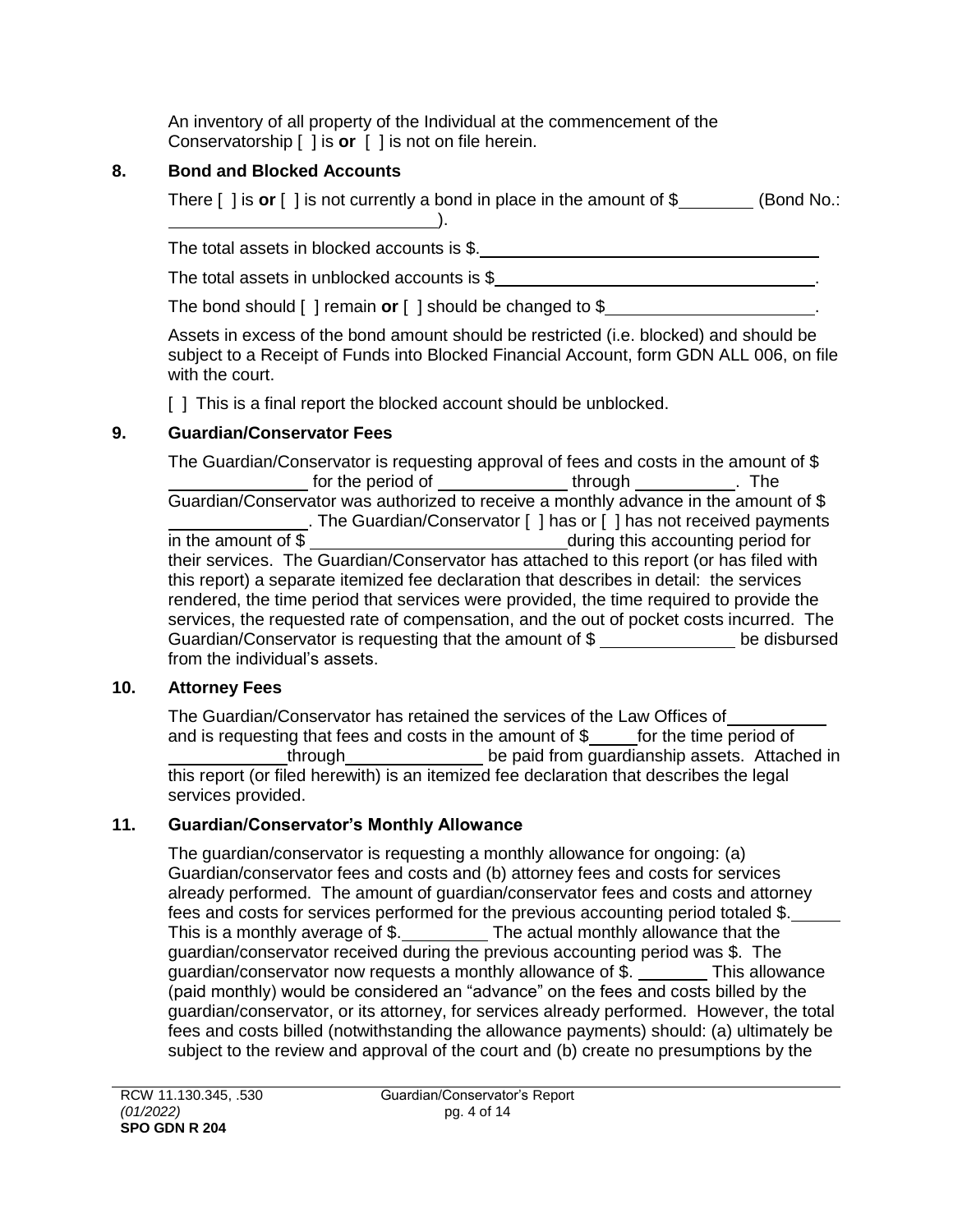court or the guardian/conservator regarding the reasonableness, or necessity, of those fees and costs. Said monthly allowance should be made effective as of (date) .

### **12. Successor Guardian and/or Conservator**

A successor or co-guardian/conservator has been appointed when a designated event occurs. State if they are ready to serve.

### [ ] If the following event occurs

I request the court appoint *(Name)* as the successor [ ] guardian [ ] conservator. Address:

### **13. Court Approval**

The Guardian/Conservator requests that the court enter an Order as follows:

- [ ] **Approval of Report**: Approving this proposed report of quardian/conservator.
- [ ] **Authority of Guardian/Conservator**: granting the guardian and/or conservator the power to act on behalf of the Individual as requested.
- [  $\vert$  **Other Order**: For any other Order that the court deems appropriate.

### **Guardian**

### **Section B – to be completed by the Guardian.**

### **Guardian's Report**

### **14. Status of Individual**

The Guardian believes that the Individual is [ ] receiving satisfactory care **or** [ ] the Guardian has the following concerns for which a change is requested:

\_\_\_\_\_\_\_\_\_\_\_\_\_\_\_\_\_\_\_\_\_\_\_\_\_\_\_\_\_\_\_\_\_\_\_\_\_\_\_\_\_\_\_\_\_\_\_\_\_\_\_\_\_\_\_\_\_\_\_\_\_\_\_\_\_\_\_\_\_\_\_\_\_\_

### **15. Services the Individual Receives Now**

The Individual receives the following services, *(examples of services include supported decision making, technological assistance, medical services, educational and vocational services, and other supports and services)*

### **16. Living Arrangements of Individual**

The Individual's living arrangements, including any changes during this reporting period, were:  $\frac{1}{\sqrt{1-\frac{1}{2}}\sqrt{1-\frac{1}{2}}\sqrt{1-\frac{1}{2}}\sqrt{1-\frac{1}{2}}\sqrt{1-\frac{1}{2}}$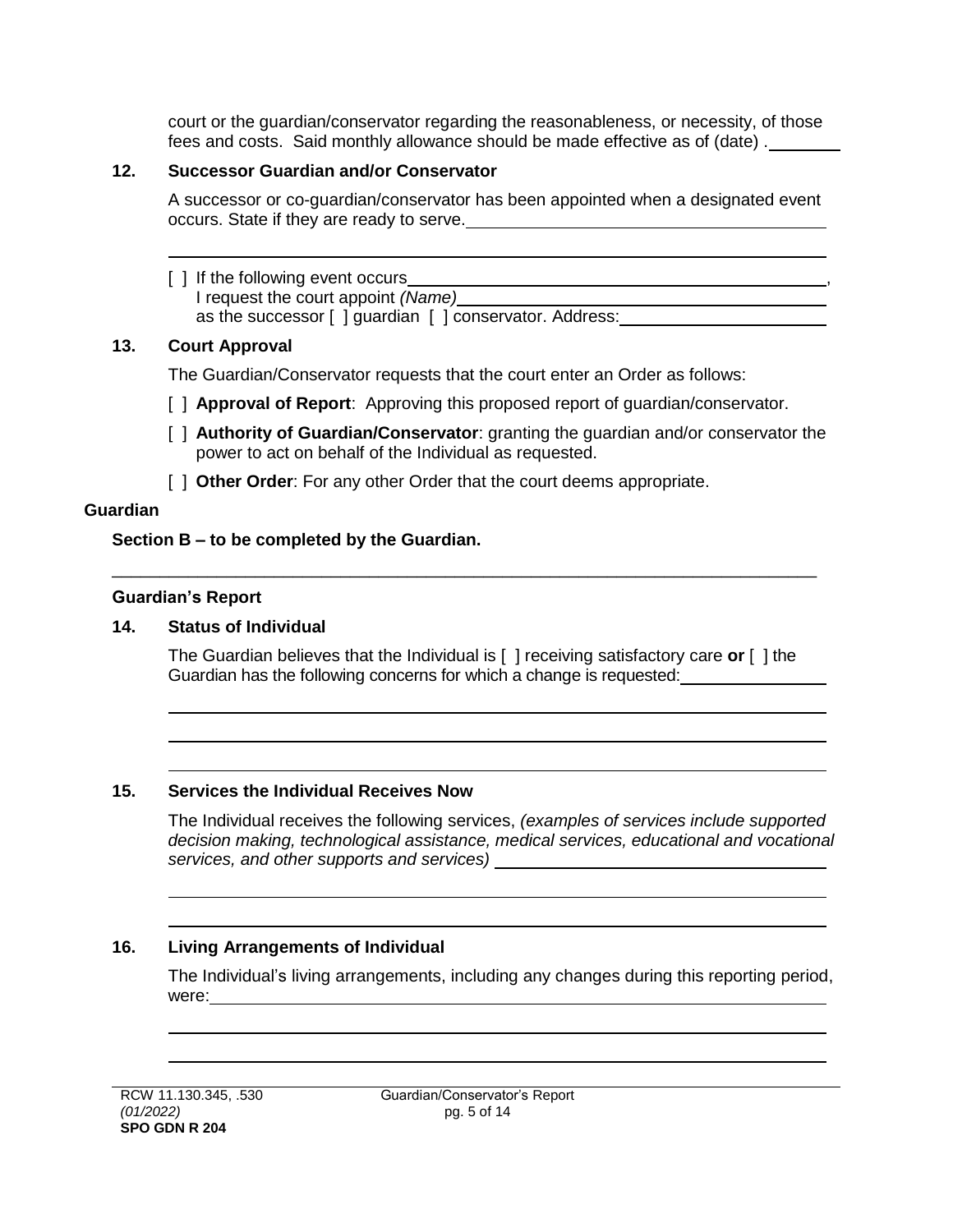#### **17. Medical Condition**

The Individual's medical condition, including any changes during the reporting period:

#### **18. Mental Condition**

The Individual's mental condition, including any changes during the reporting period:

#### **19. Social Condition**

The Individual's social arrangements, including any changes during the reporting period:

#### **20. Functional Ability**

A description of the Individual's functional abilities, including any changes and support services received during the reporting period:<br>
Services received during the reporting period:

### **21. Guardian's Activities and Action's on Behalf of the Individual**

The following is a description of the Guardian's activities for the benefit of the Individual:

#### **22. Guardian's visits with the Individual**

The following is a summary of the guardian's visits with the Individual and a list of dates the guardian visited with the Individual (A list of dates may be attached as an Exhibit):

.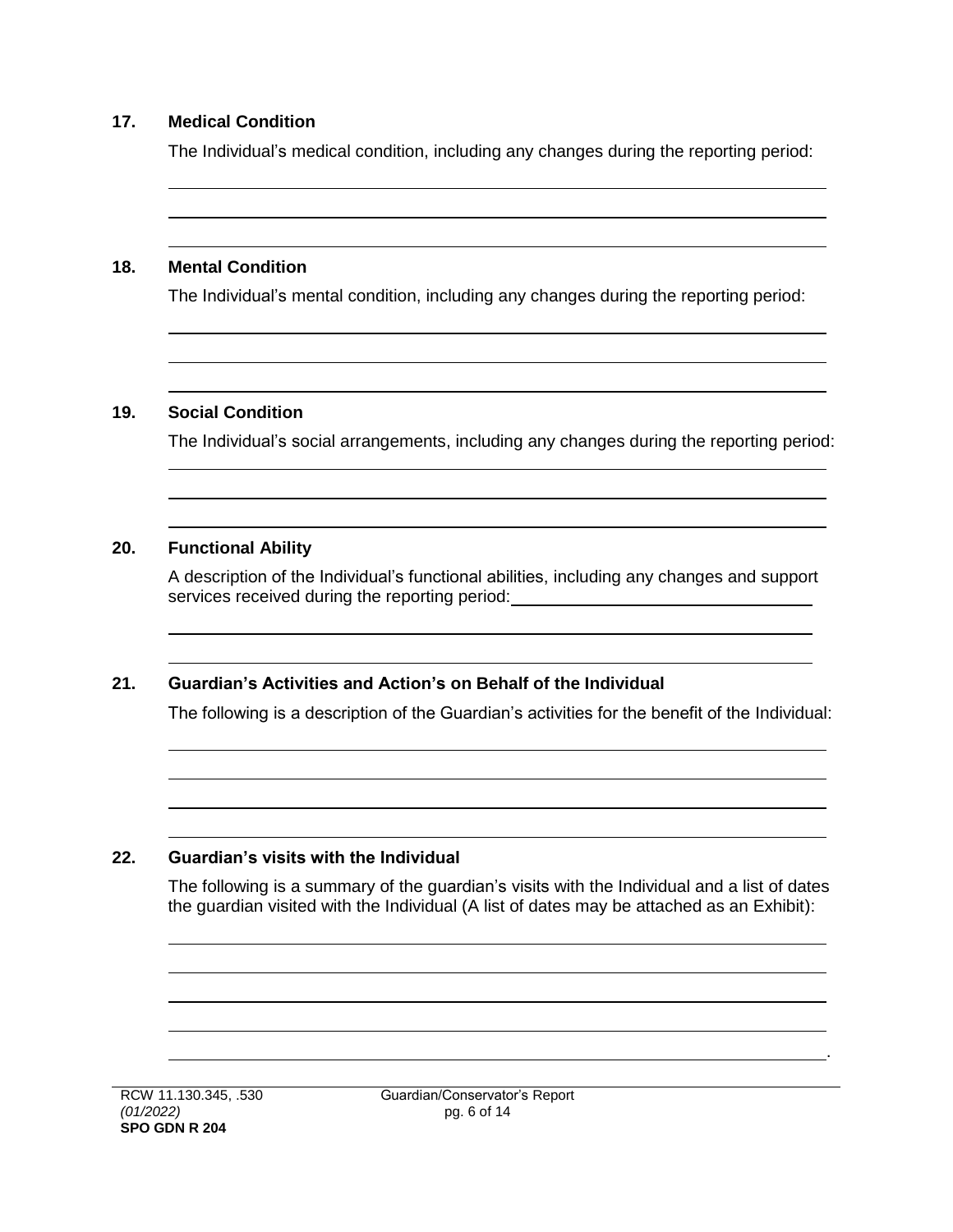### **23. Individual's Participation in Decision Making**

Describe the extent which the Individual participated in decision making:

### **24. Current Care Plan of Care Setting for Individual:**

The current care plan of the care setting (nursing home, assisted living facility, treatment center, ecta) in which the adult currently resides [ ] is consistent with the adult's values or [ ] the guardian recommends these changes: \_\_\_\_\_\_\_\_\_\_\_\_\_\_\_\_\_\_\_\_\_\_\_\_\_\_\_\_\_\_\_\_\_\_

### **25. Gifts received from the Individual**

The guardian, their spouse, domestic partner, parent, child or sibling have received the following gifts from the Individual, worth more than a minimal value, a listed below:

### **26. Names of Professionals/Businesses Who Have Aided the Individual**

The following professionals have assisted the Individual during the period covered by this report:

. L

Name Service Provided

Guardian's relation (if any) to these Professionals/Businesses:

### **27. Delegated Authority**

The guardian has delegated the following authority to an agent and the reason why: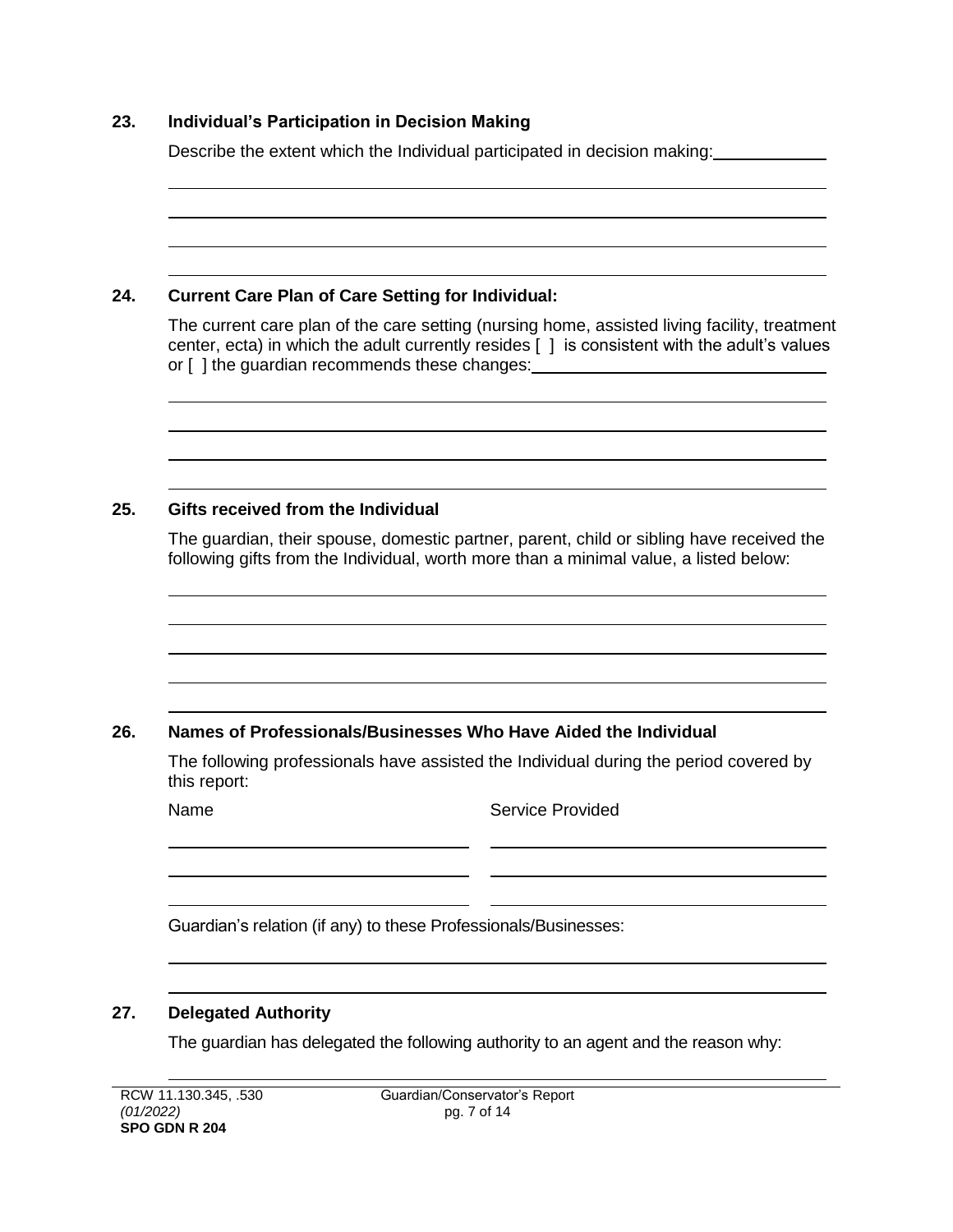#### **28. Guardian's Plan**

The most recently approved plan is attached. The guardian [ ] has [ ] has not deviated from the guardian's plan. If the guardian has deviated from the plan explain how and why: $\rule{1em}{0.15mm}$ 

.

.

### **29. Guardian's Plan for Future Care**

The guardian's care plan [ ] remains the same, **or** [ ] is changed as follows:

### **30. Recommended Changes in Scope of the Guardian's Authority**

The scope of the guardian's authority [ ] should remain the same, **or** [ ] should be changed as follows:

### **Conservator's Report**

**Section C – to be completed by the conservator or guardian that has possession or control over funds or other property** – the conservator should provide account statements (*bank, investment, mortgages and other debts*) that includes the end date for the reporting period. Local rules may require additional documentation.

\_\_\_\_\_\_\_\_\_\_\_\_\_\_\_\_\_\_\_\_\_\_\_\_\_\_\_\_\_\_\_\_\_\_\_\_\_\_\_\_\_\_\_\_\_\_\_\_\_\_\_\_\_\_\_\_\_\_\_\_\_\_\_\_\_\_\_\_\_\_\_\_\_\_\_\_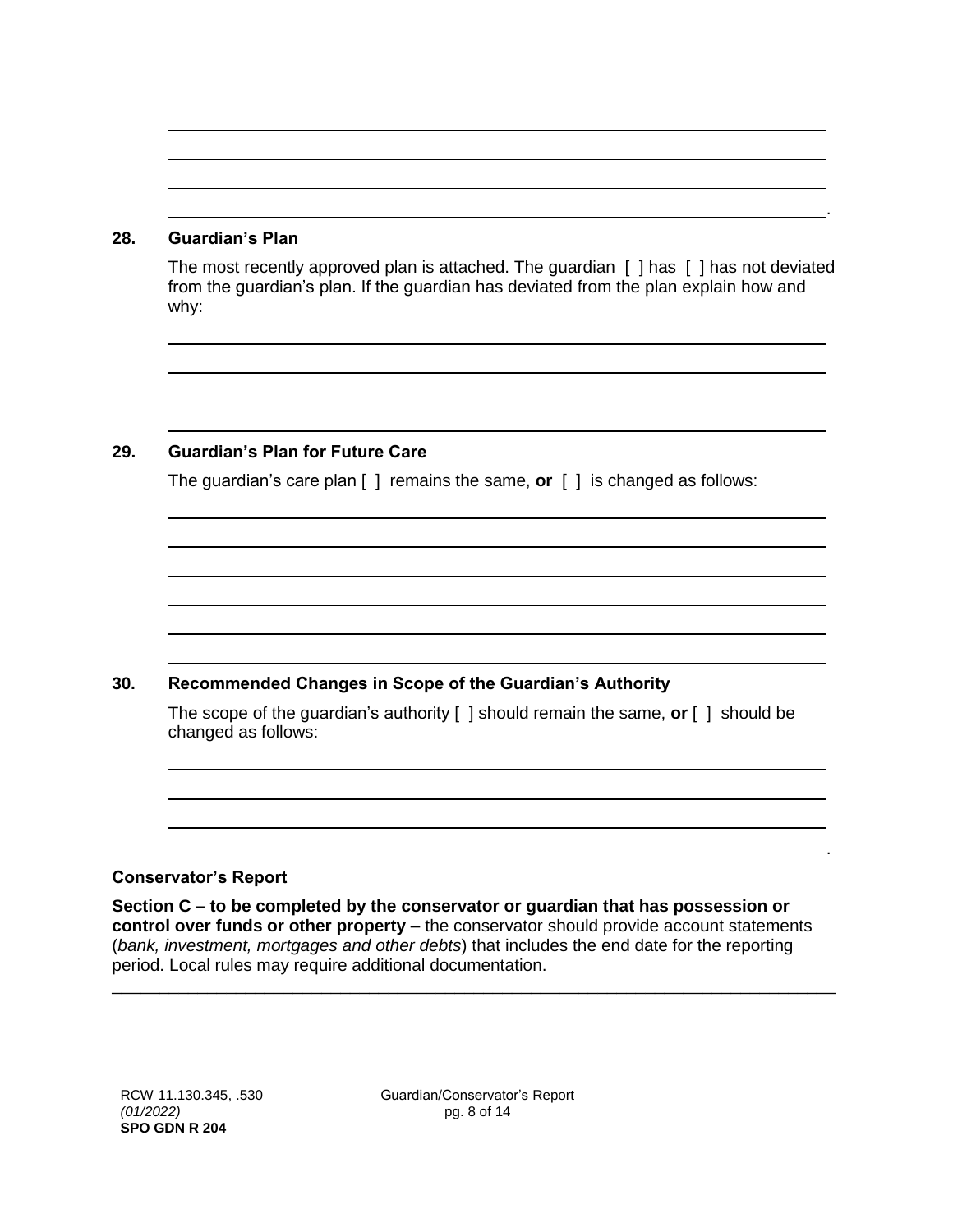#### **31. Balance Sheet**

|    | <b>Dalally Sulcer</b>                                                                                                         |                                                              |                                                                                        |  |
|----|-------------------------------------------------------------------------------------------------------------------------------|--------------------------------------------------------------|----------------------------------------------------------------------------------------|--|
|    |                                                                                                                               | <b>Market Value at</b>                                       | <b>Market Value at End of</b>                                                          |  |
|    |                                                                                                                               | <b>Start of Accounting</b>                                   | <b>Accounting</b>                                                                      |  |
|    |                                                                                                                               | Date: ___________                                            | Date: <u>_________________</u>                                                         |  |
|    | <b>Assets</b>                                                                                                                 |                                                              |                                                                                        |  |
|    | <b>Real Property</b>                                                                                                          |                                                              |                                                                                        |  |
|    |                                                                                                                               | \$                                                           | \$                                                                                     |  |
|    |                                                                                                                               | \$                                                           | \$<br>\$                                                                               |  |
|    | $\begin{array}{c} \n3. \quad \textcolor{red}{\overbrace{\text{2.22}}\text{ }} \end{array}$                                    | \$                                                           |                                                                                        |  |
|    |                                                                                                                               |                                                              | Receivables (Mortgages, Liens, Notes payable to the Individual, the Estate, or Trust.) |  |
|    |                                                                                                                               | \$                                                           | \$                                                                                     |  |
|    | 2.                                                                                                                            | \$<br>$\overline{\mathbf{S}}$                                | \$<br>\$                                                                               |  |
| 3. |                                                                                                                               |                                                              |                                                                                        |  |
|    | Financial Institution <b>Example 2018</b><br><b>Interest Checking Account</b>                                                 |                                                              |                                                                                        |  |
|    | (Balance as of __________________                                                                                             | Account No.: last 4 digits $\frac{1}{\sqrt{1-\frac{1}{2}}}\$ |                                                                                        |  |
|    | Savings Account<br>Account No.: last 4 digits __________<br>(Balance as of ___________________                                | $\mathsf{\$}$                                                | $\mathbb{S}$                                                                           |  |
|    | Financial Institution______________________                                                                                   |                                                              |                                                                                        |  |
|    | <b>Certificate of Deposit</b><br>Account No.: last 4 digits______<br>Interest Rate:_________________<br><b>Maturity Date:</b> | \$                                                           | \$                                                                                     |  |

**Blocked Liquid Assets** (Investment Accounts, Stocks, Bonds, Securities, IRA, Cash in accounts where access to that account is already restricted by a restrictive agreement on file with the Court, and access to that account requires receipt by the institution of a court order authorizing access.)

| <b>Financial Institution</b> |  |
|------------------------------|--|
| Address                      |  |
| Address                      |  |
|                              |  |

Total Unblocked \$

(Balance as of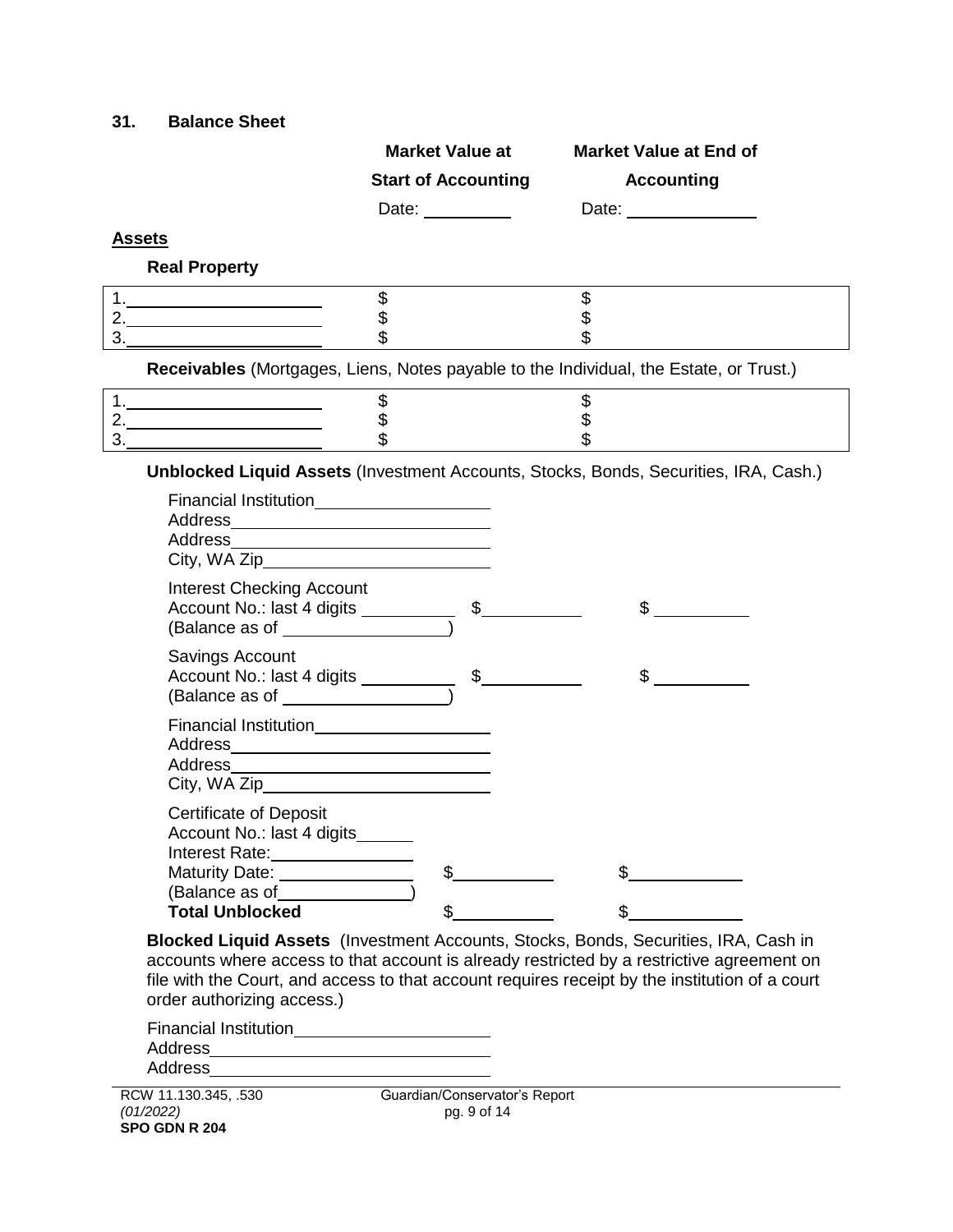|                                                           | City, WA Zip                                                                                                                                                                                                                                                                                                                           |               |               |                                                           |  |
|-----------------------------------------------------------|----------------------------------------------------------------------------------------------------------------------------------------------------------------------------------------------------------------------------------------------------------------------------------------------------------------------------------------|---------------|---------------|-----------------------------------------------------------|--|
| <b>Certificate of Deposit</b>                             | Account No.: last 4 digits______<br>Interest Rate:<br><u> and</u><br>Maturity Date: ________________<br>(Balance as of Sales Contains the Contact of Sales Contact Contact Contact Contact Contact Contact Contact Contact Contact Contact Contact Contact Contact Contact Contact Contact Contact Contact Contact Contact Contact Con | $\frac{1}{2}$ |               | $\frac{1}{2}$                                             |  |
| <b>Certificate of Deposit</b>                             | Account No.: last 4 digits______<br>Maturity Date:<br>(Balance as of ________________)                                                                                                                                                                                                                                                 | $\frac{1}{2}$ |               | $\frac{1}{2}$                                             |  |
|                                                           | Financial Institution_________________________                                                                                                                                                                                                                                                                                         |               |               |                                                           |  |
| <b>Certificate of Deposit</b>                             | Account No.: last 4 digits______<br>Interest Rate: 1997<br>Maturity Date: ________________                                                                                                                                                                                                                                             | $\frac{1}{2}$ |               |                                                           |  |
| <b>Total Blocked</b>                                      |                                                                                                                                                                                                                                                                                                                                        |               | \$            |                                                           |  |
|                                                           | Personal and other property subject to conservator/guardian's control (Household<br>Goods, Vehicles, Burial Plots, Funeral Plans, Life Insurance.)                                                                                                                                                                                     |               |               |                                                           |  |
|                                                           |                                                                                                                                                                                                                                                                                                                                        | $\frac{1}{2}$ | s             |                                                           |  |
|                                                           |                                                                                                                                                                                                                                                                                                                                        | $\frac{1}{2}$ |               | $\begin{array}{c} \updownarrow \\ \downarrow \end{array}$ |  |
|                                                           | $\mathsf{\$}$                                                                                                                                                                                                                                                                                                                          |               | $\frac{1}{2}$ |                                                           |  |
| Total Assets <b>Contains the Contract of Total Assets</b> |                                                                                                                                                                                                                                                                                                                                        |               |               |                                                           |  |
| <b>Liabilities</b><br><b>Mortgages and Liens</b>          |                                                                                                                                                                                                                                                                                                                                        |               |               |                                                           |  |
|                                                           | \$                                                                                                                                                                                                                                                                                                                                     |               | \$            |                                                           |  |
|                                                           | \$                                                                                                                                                                                                                                                                                                                                     |               | \$            |                                                           |  |
|                                                           | \$                                                                                                                                                                                                                                                                                                                                     |               | \$            |                                                           |  |
| Loan $#$                                                  | \$                                                                                                                                                                                                                                                                                                                                     |               | \$            |                                                           |  |
| <b>Total Liabilities</b>                                  | \$                                                                                                                                                                                                                                                                                                                                     |               | \$            |                                                           |  |
| <b>Total Estate</b>                                       |                                                                                                                                                                                                                                                                                                                                        | \$            |               | \$                                                        |  |

**Market Value at Market Value at Start of Accounting**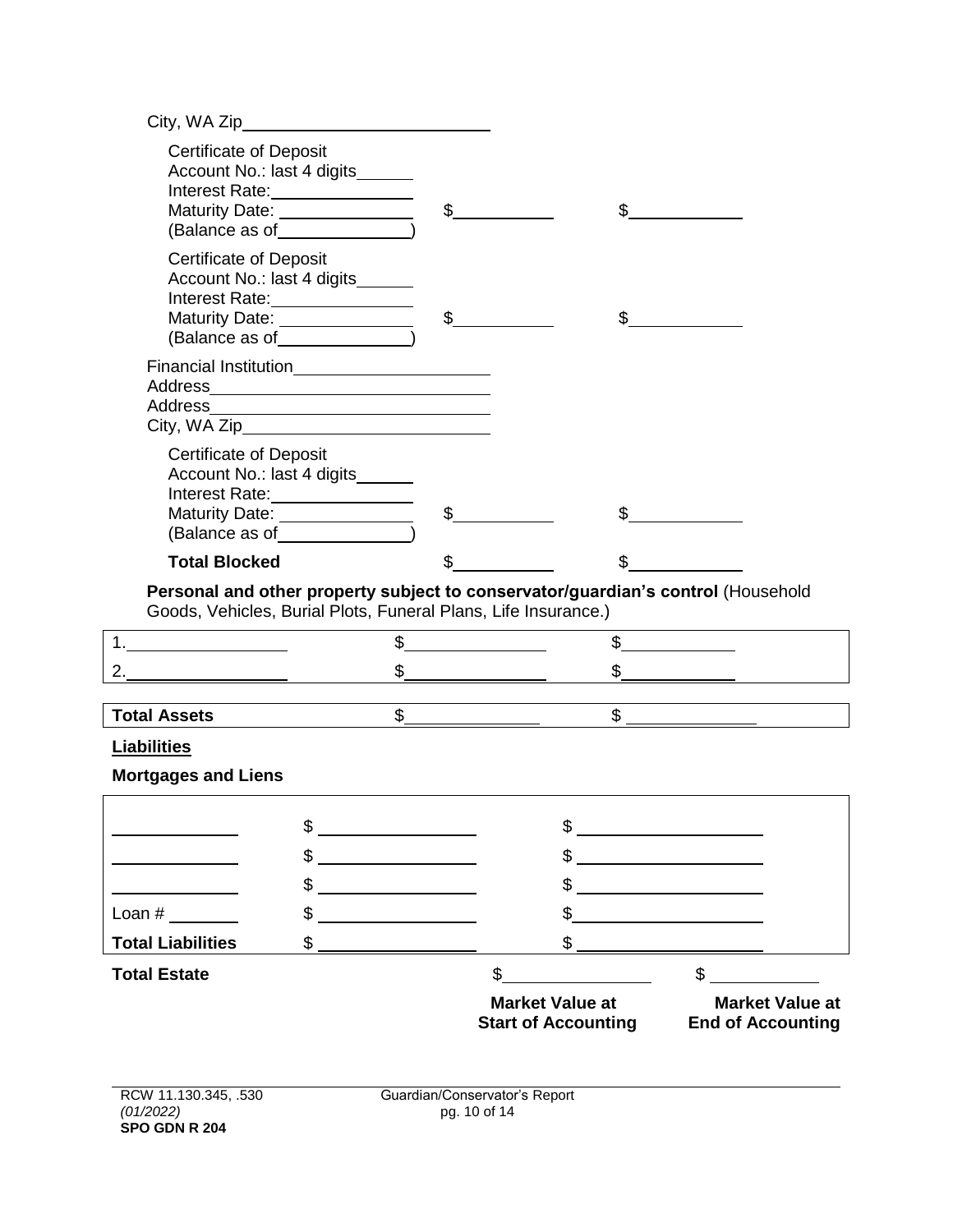#### **32. Estate Information**

For Accounting Period Starting (date) \_\_\_\_\_\_\_\_\_\_\_ and ending (date) \_\_\_\_\_\_\_\_.

(The purpose of this section is to compare the value of the estate at the beginning of the accounting period with the receipts, disbursements and adjustments (if any) made during the accounting period.) The ending value of the estate should equal:

- a. the Total Market Value of the estate at the beginning of the account period, (plus)
- b. the Total Receipts during the accounting period, (minus)
- c. the Total Disbursement during the accounting period, (plus or minus),
- d. any Adjustments to the Market Value of the Estate.  $(a. +b. -c. +c. +d. = e.)$

# **a. Total Assets at Market Value** as of the beginning of review period \$

#### **b. Total Receipts**  $\text{\$}$

Write total amount for entire accounting period. Do not use monthly amount.

| Income:                        |  |
|--------------------------------|--|
| Social Security (SSA)          |  |
| SSI                            |  |
| <b>VA/Railroad/CSA Pension</b> |  |
| <b>Retirement Pension</b>      |  |
| Wages                          |  |
| <b>Interest and Dividends</b>  |  |
| Other                          |  |
|                                |  |

#### **c. Total Disbursements (Payments)** \$

| <b>Disbursements:</b>                          |    |
|------------------------------------------------|----|
| Room and Board (Rent, Nursing Home,            | \$ |
| Family Home)                                   |    |
| <b>Personal Funds</b>                          |    |
| Entertainment & Travel                         |    |
| Transportation (mileage, bus pass, taxi scrip, | \$ |
| $etc.$ )                                       |    |
| <b>Medical and Dental</b>                      |    |
| Conservator Fees (if allowed)                  |    |
| <b>Attorney Fees</b>                           |    |
| Other:                                         |    |

#### **d. Adjustments** +/-\$

(Net gain/loss in value of assets over accounting period.)

**e.** Ending Market Value as of closing date of accounting period



**SPO GDN R 204**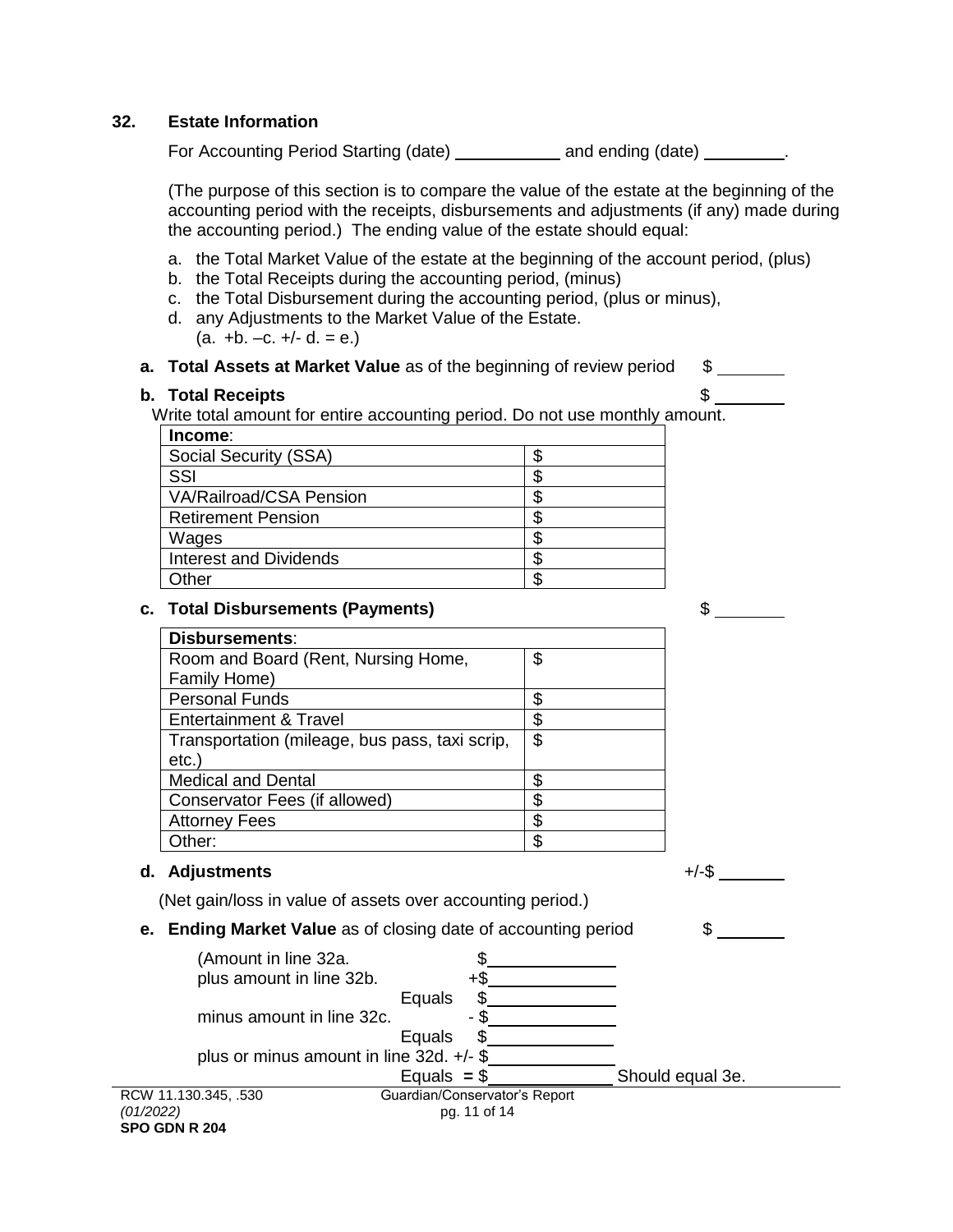(If the last line does not equal line 32e., your account does not balance. The account must balance to be approved by the court.)

### **33. Explanations**

Explain any large or unusual expenditures, adjustments, or purchases:

### **34. Services**

The Individual receives the following services:

### **35. Recommended Changes in Scope of the Conservator's Authority**

The scope of the conservator's authority [ ] should remain the same, **or** [ ] should be changed as follows:

.

.

.

### **36. Conservator's Plan**

The most recently approved plan is attached. The conservator [ ] has [ ] has not deviated from the plan. If the conservator has deviated from the plan, list how and why.

### **37. Proposed Budget**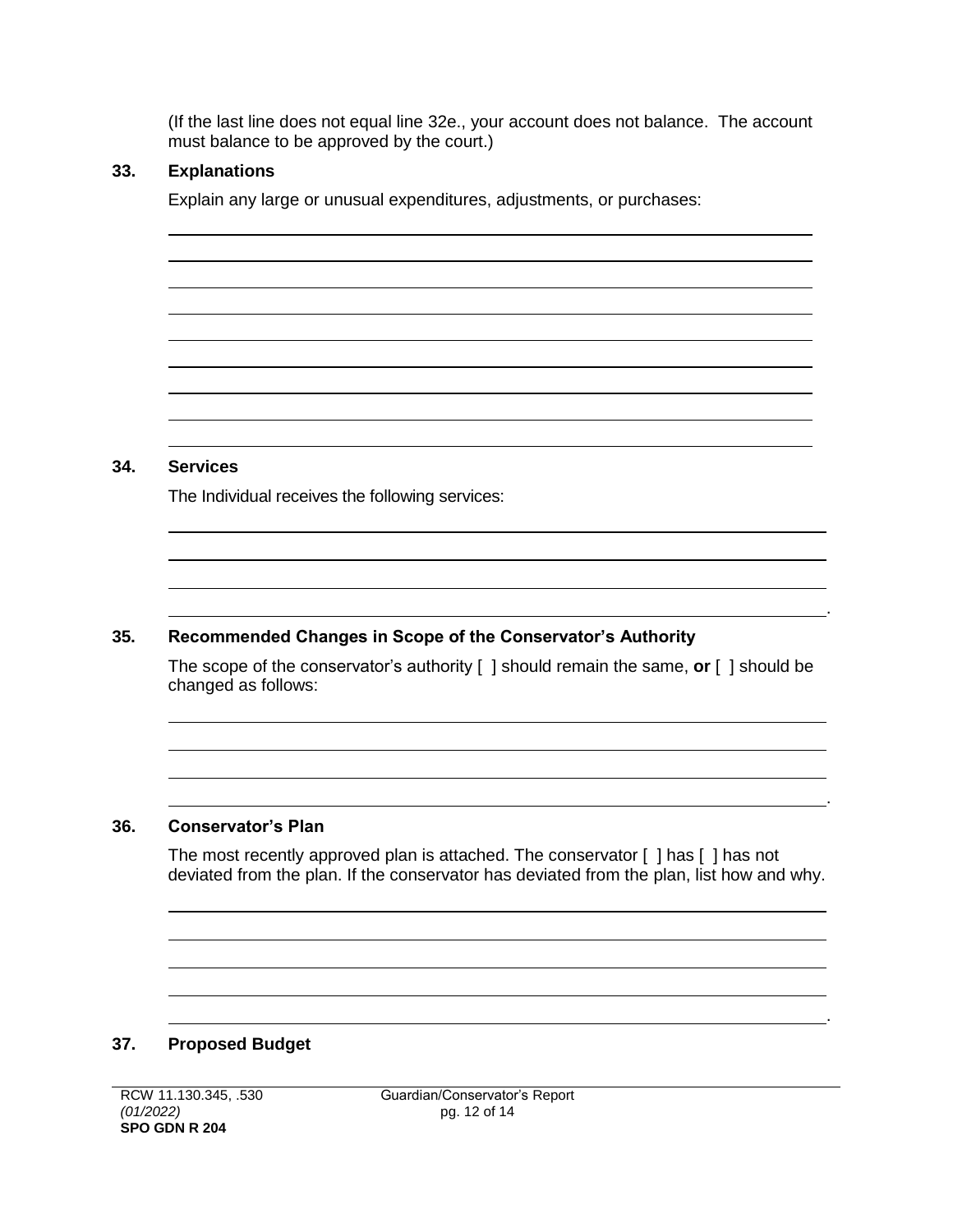The conservator seeks authority to make expenditures for the Individual according to the following proposed budget:

|                                                                                                                                                                                                                                | <b>Current</b> | <b>Proposed</b> | <b>Comments</b> |
|--------------------------------------------------------------------------------------------------------------------------------------------------------------------------------------------------------------------------------|----------------|-----------------|-----------------|
| Room and Board - up                                                                                                                                                                                                            |                |                 |                 |
| to                                                                                                                                                                                                                             | \$             | \$              |                 |
| Personal and Incidental                                                                                                                                                                                                        |                |                 |                 |
| Allowance Up to                                                                                                                                                                                                                | \$             | \$              |                 |
| Medical/Dental                                                                                                                                                                                                                 |                |                 |                 |
| Insurance                                                                                                                                                                                                                      | $\frac{1}{2}$  | \$              |                 |
| Other: and the state of the state of the state of the state of the state of the state of the state of the state of the state of the state of the state of the state of the state of the state of the state of the state of the |                |                 |                 |
|                                                                                                                                                                                                                                | \$             | \$              |                 |
| Other: ________                                                                                                                                                                                                                |                |                 |                 |
|                                                                                                                                                                                                                                | \$             | \$              |                 |
| Other:                                                                                                                                                                                                                         |                |                 |                 |
|                                                                                                                                                                                                                                | \$             | \$              |                 |
| Conservator's                                                                                                                                                                                                                  |                |                 |                 |
| Allowance                                                                                                                                                                                                                      | \$             | \$              |                 |
| <b>Total Proposed</b>                                                                                                                                                                                                          |                |                 |                 |
| <b>Monthly</b>                                                                                                                                                                                                                 |                |                 | $X 12 =$        |
| <b>Expenditures</b>                                                                                                                                                                                                            | \$             | \$              | \$<br>per year  |

#### **Monthly Expenditures for the Individual**

#### **38. Gifts received from Individual**

The conservator, their spouse, domestic partner, parent, child or sibling have received the following gifts from the Individual, worth more than a minimal value, a listed below:

#### **39. Business Relations**

The conservator has a relationship with the person and/or business listed below and those businesses have benefitted from the estate of the Individual by:

#### **40. Other**